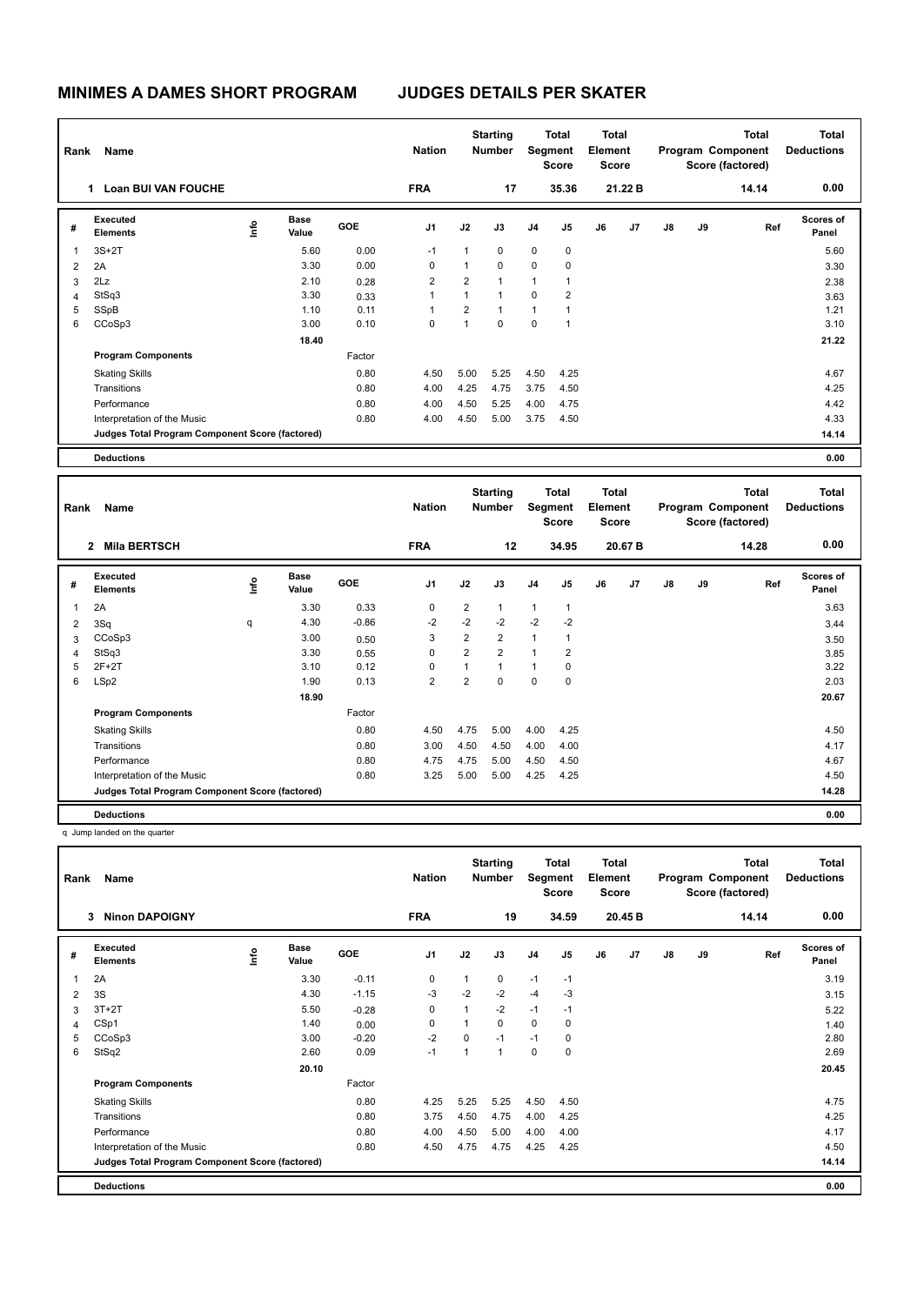|                         | Name<br>Rank<br><b>Alexandra BAUSSERON</b><br>4 |      |                      |            | <b>Nation</b>  |                | <b>Starting</b><br><b>Number</b> | <b>Segment</b> | Total<br><b>Score</b> | <b>Total</b><br>Element<br>Score |         |               |    | <b>Total</b><br>Program Component<br>Score (factored) | <b>Total</b><br><b>Deductions</b> |
|-------------------------|-------------------------------------------------|------|----------------------|------------|----------------|----------------|----------------------------------|----------------|-----------------------|----------------------------------|---------|---------------|----|-------------------------------------------------------|-----------------------------------|
|                         |                                                 |      |                      |            | <b>FRA</b>     |                | 16                               |                | 33.14                 |                                  | 19.72 B |               |    | 13.92                                                 | $-0.50$                           |
| #                       | Executed<br><b>Elements</b>                     | ١mfo | <b>Base</b><br>Value | <b>GOE</b> | J <sub>1</sub> | J2             | J3                               | J <sub>4</sub> | J5                    | J6                               | J7      | $\mathsf{J}8$ | J9 | Ref                                                   | <b>Scores of</b><br>Panel         |
| $\overline{\mathbf{1}}$ | 2A                                              |      | 3.30                 | 0.22       | 0              | 1              | $\mathbf{1}$                     | $\mathbf 0$    | $\mathbf{1}$          |                                  |         |               |    |                                                       | 3.52                              |
| $\overline{2}$          | 3Tq                                             | q    | 4.20                 | $-2.10$    | $-5$           | $-5$           | $-5$                             | $-5$           | $-5$                  |                                  |         |               |    |                                                       | 2.10                              |
| 3                       | SSp3                                            |      | 2.10                 | 0.35       | $\overline{2}$ | $\overline{2}$ | $\mathbf{1}$                     | 2              | 1                     |                                  |         |               |    |                                                       | 2.45                              |
| 4                       | $2Lz+2T$                                        |      | 3.40                 | 0.21       |                | 1              | 1                                | $\Omega$       | 1                     |                                  |         |               |    |                                                       | 3.61                              |
| 5                       | CCoSp3                                          |      | 3.00                 | 0.30       |                | $\overline{A}$ | $\Omega$                         | $\overline{ }$ | 1                     |                                  |         |               |    |                                                       | 3.30                              |
| 6                       | StSq3                                           |      | 3.30                 | 0.44       | $\overline{2}$ | 1              | $\overline{1}$                   | $\overline{ }$ | 2                     |                                  |         |               |    |                                                       | 3.74                              |
|                         |                                                 |      | 19.30                |            |                |                |                                  |                |                       |                                  |         |               |    |                                                       | 19.72                             |
|                         | <b>Program Components</b>                       |      |                      | Factor     |                |                |                                  |                |                       |                                  |         |               |    |                                                       |                                   |
|                         | <b>Skating Skills</b>                           |      |                      | 0.80       | 4.25           | 4.50           | 4.50                             | 4.25           | 4.25                  |                                  |         |               |    |                                                       | 4.33                              |
|                         | Transitions                                     |      |                      | 0.80       | 3.75           | 4.00           | 4.25                             | 4.00           | 4.25                  |                                  |         |               |    |                                                       | 4.08                              |
|                         | Performance                                     |      |                      | 0.80       | 4.75           | 4.25           | 4.75                             | 4.50           | 4.50                  |                                  |         |               |    |                                                       | 4.58                              |
|                         | Interpretation of the Music                     |      |                      | 0.80       | 4.50           | 4.25           | 4.50                             | 4.25           | 4.50                  |                                  |         |               |    |                                                       | 4.42                              |
|                         | Judges Total Program Component Score (factored) |      |                      |            |                |                |                                  |                |                       |                                  |         |               |    |                                                       | 13.92                             |
|                         | <b>Deductions</b>                               |      | Falls:               | $-0.50$    |                |                |                                  |                |                       |                                  |         |               |    |                                                       | $-0.50$                           |

q Jump landed on the quarter

| Name                        |                                   | <b>Nation</b>        |                                                 |                |                |                |                                        |                |                                                  |    | <b>Total</b>                              | <b>Total</b><br><b>Deductions</b><br>0.00 |     |                                                |
|-----------------------------|-----------------------------------|----------------------|-------------------------------------------------|----------------|----------------|----------------|----------------------------------------|----------------|--------------------------------------------------|----|-------------------------------------------|-------------------------------------------|-----|------------------------------------------------|
|                             |                                   |                      |                                                 |                |                |                |                                        |                |                                                  |    |                                           |                                           |     |                                                |
| Executed<br><b>Elements</b> | lnfo                              | <b>Base</b><br>Value | <b>GOE</b>                                      | J <sub>1</sub> | J2             | J3             | J <sub>4</sub>                         | J5             | J6                                               | J7 | J8                                        | J9                                        | Ref | Scores of<br>Panel                             |
| 2A                          |                                   | 3.30                 | 0.33                                            | 1              | $\overline{2}$ | $\mathbf{1}$   | $\mathbf{1}$                           | $\mathbf 0$    |                                                  |    |                                           |                                           |     | 3.63                                           |
| $2Lz+2T$                    |                                   | 3.40                 | 0.35                                            | $\overline{2}$ | $\overline{2}$ | $\overline{2}$ | $\overline{1}$                         | 1              |                                                  |    |                                           |                                           |     | 3.75                                           |
| CCoSp3                      |                                   | 3.00                 | 0.30                                            | 0              | $\overline{2}$ | $\overline{1}$ | $\overline{1}$                         | L.             |                                                  |    |                                           |                                           |     | 3.30                                           |
| 2F                          |                                   | 1.80                 | 0.24                                            | $\overline{2}$ | $\overline{2}$ | $\overline{1}$ | 1                                      | 1              |                                                  |    |                                           |                                           |     | 2.04                                           |
| StSq3                       |                                   | 3.30                 | 0.22                                            | $-1$           | 1              | $\mathbf{1}$   | 0                                      | f.             |                                                  |    |                                           |                                           |     | 3.52                                           |
| SSp3                        |                                   | 2.10                 | 0.35                                            | $\overline{2}$ | $\overline{2}$ | $\mathbf{1}$   | $\overline{2}$                         | $\overline{1}$ |                                                  |    |                                           |                                           |     | 2.45                                           |
|                             |                                   | 16.90                |                                                 |                |                |                |                                        |                |                                                  |    |                                           |                                           |     | 18.69                                          |
| <b>Program Components</b>   |                                   |                      | Factor                                          |                |                |                |                                        |                |                                                  |    |                                           |                                           |     |                                                |
| <b>Skating Skills</b>       |                                   |                      | 0.80                                            | 4.25           | 4.75           | 5.00           | 4.25                                   | 4.50           |                                                  |    |                                           |                                           |     | 4.50                                           |
| Transitions                 |                                   |                      | 0.80                                            | 3.50           | 4.50           | 4.50           | 4.25                                   | 4.25           |                                                  |    |                                           |                                           |     | 4.33                                           |
| Performance                 |                                   |                      | 0.80                                            | 4.25           | 4.50           | 5.00           | 4.00                                   | 4.25           |                                                  |    |                                           |                                           |     | 4.33                                           |
| Interpretation of the Music |                                   |                      | 0.80                                            | 3.50           | 4.75           | 5.00           | 4.00                                   | 4.25           |                                                  |    |                                           |                                           |     | 4.33                                           |
|                             |                                   |                      |                                                 |                |                |                |                                        |                |                                                  |    |                                           |                                           |     | 13.98                                          |
|                             | Rank<br><b>Laura CERNEI</b><br>5. |                      | Judges Total Program Component Score (factored) |                | <b>FRA</b>     |                | <b>Starting</b><br><b>Number</b><br>15 |                | Total<br><b>Segment</b><br><b>Score</b><br>32.67 |    | Total<br>Element<br><b>Score</b><br>18.69 |                                           |     | Program Component<br>Score (factored)<br>13.98 |

**Deductions 0.00**

| Rank | Name<br>6                                       |      |                      |            | <b>Nation</b>  |                | <b>Starting</b><br><b>Number</b> | Segment        | Total<br><b>Score</b> | <b>Total</b><br>Element<br><b>Score</b> |       |    |    | <b>Total</b><br>Program Component<br>Score (factored) | <b>Total</b><br><b>Deductions</b> |
|------|-------------------------------------------------|------|----------------------|------------|----------------|----------------|----------------------------------|----------------|-----------------------|-----------------------------------------|-------|----|----|-------------------------------------------------------|-----------------------------------|
|      | <b>Clelia LIGET-LATUS</b>                       |      |                      |            | <b>FRA</b>     |                | 18                               |                | 32.67                 |                                         | 18.07 |    |    | 14.60                                                 | 0.00                              |
| #    | Executed<br><b>Elements</b>                     | lnfo | <b>Base</b><br>Value | <b>GOE</b> | J <sub>1</sub> | J2             | J3                               | J <sub>4</sub> | J5                    | J6                                      | J7    | J8 | J9 | Ref                                                   | Scores of<br>Panel                |
| 1    | 2A                                              |      | 3.30                 | 0.33       | $\overline{1}$ | $\overline{2}$ | $\mathbf{1}$                     | $\mathbf{1}$   | $\overline{1}$        |                                         |       |    |    |                                                       | 3.63                              |
| 2    | $2F+2Lo$                                        |      | 3.50                 | 0.06       | $\Omega$       | $\mathbf{1}$   | $\mathbf{1}$                     | $\Omega$       | 0                     |                                         |       |    |    |                                                       | 3.56                              |
| 3    | CCoSp3                                          |      | 3.00                 | 0.40       | 2              |                | $\overline{1}$                   | $\overline{2}$ | 4                     |                                         |       |    |    |                                                       | 3.40                              |
| 4    | 2Lz                                             |      | 2.10                 | 0.21       | $\mathbf 0$    |                | $\overline{1}$                   | 1              |                       |                                         |       |    |    |                                                       | 2.31                              |
| 5    | SSp3                                            |      | 2.10                 | 0.21       | 1              | 1              | $\mathbf{1}$                     | $\mathbf{1}$   | 1                     |                                         |       |    |    |                                                       | 2.31                              |
| 6    | StSq2                                           |      | 2.60                 | 0.26       | 0              | $\overline{2}$ | $\overline{1}$                   | $\mathbf{1}$   | $\overline{1}$        |                                         |       |    |    |                                                       | 2.86                              |
|      |                                                 |      | 16.60                |            |                |                |                                  |                |                       |                                         |       |    |    |                                                       | 18.07                             |
|      | <b>Program Components</b>                       |      |                      | Factor     |                |                |                                  |                |                       |                                         |       |    |    |                                                       |                                   |
|      | <b>Skating Skills</b>                           |      |                      | 0.80       | 4.00           | 4.75           | 5.25                             | 4.50           | 4.50                  |                                         |       |    |    |                                                       | 4.58                              |
|      | Transitions                                     |      |                      | 0.80       | 3.75           | 4.50           | 4.75                             | 4.50           | 4.25                  |                                         |       |    |    |                                                       | 4.42                              |
|      | Performance                                     |      |                      | 0.80       | 4.25           | 4.50           | 5.25                             | 4.75           | 4.50                  |                                         |       |    |    |                                                       | 4.58                              |
|      | Interpretation of the Music                     |      |                      | 0.80       | 3.50           | 4.75           | 5.00                             | 4.50           | 4.75                  |                                         |       |    |    |                                                       | 4.67                              |
|      | Judges Total Program Component Score (factored) |      |                      |            |                |                |                                  |                |                       |                                         |       |    |    |                                                       | 14.60                             |
|      | <b>Deductions</b>                               |      |                      |            |                |                |                                  |                |                       |                                         |       |    |    |                                                       | 0.00                              |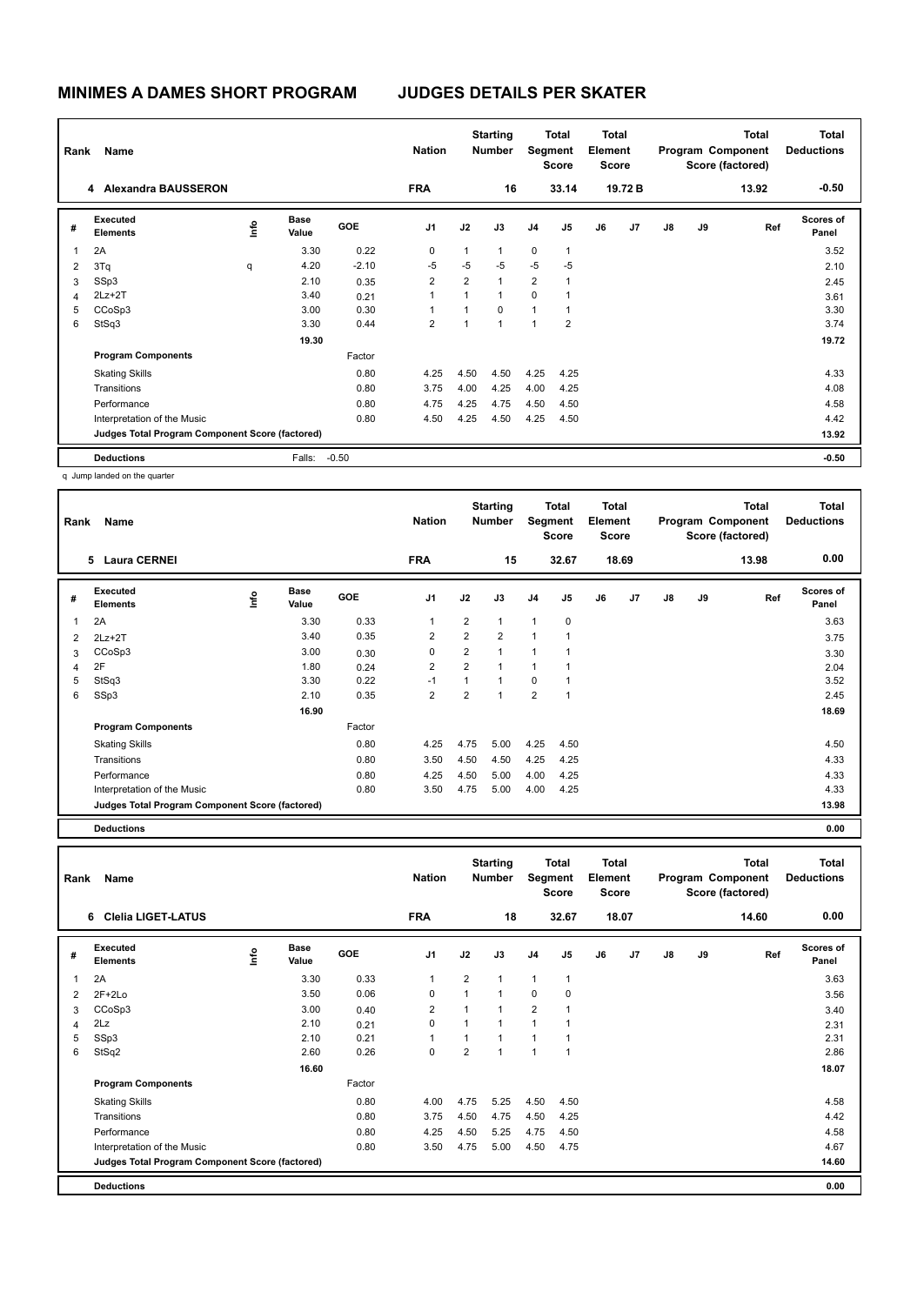| Rank         | Name                                            |      | <b>Nation</b>        |            | <b>Starting</b><br><b>Number</b> |                | <b>Total</b><br>Segment<br><b>Score</b> | <b>Total</b><br>Element<br>Score |                |    |       | <b>Total</b><br>Program Component<br>Score (factored) | <b>Total</b><br><b>Deductions</b> |       |                           |
|--------------|-------------------------------------------------|------|----------------------|------------|----------------------------------|----------------|-----------------------------------------|----------------------------------|----------------|----|-------|-------------------------------------------------------|-----------------------------------|-------|---------------------------|
|              | 7 Lena HELT                                     |      |                      |            | <b>FRA</b>                       |                | 20                                      |                                  | 32.61          |    | 18.69 |                                                       |                                   | 13.92 | 0.00                      |
| #            | Executed<br><b>Elements</b>                     | lnfo | <b>Base</b><br>Value | <b>GOE</b> | J <sub>1</sub>                   | J2             | J3                                      | J <sub>4</sub>                   | J5             | J6 | J7    | $\mathsf{J}8$                                         | J9                                | Ref   | <b>Scores of</b><br>Panel |
| $\mathbf{1}$ | SSp3                                            |      | 2.10                 | 0.28       | 2                                | 2              | 1                                       | $\mathbf 0$                      | $\mathbf{1}$   |    |       |                                                       |                                   |       | 2.38                      |
| 2            | 2A                                              |      | 3.30                 | 0.11       | 1                                | $\mathbf{1}$   | $\Omega$                                | 0                                | 0              |    |       |                                                       |                                   |       | 3.41                      |
| 3            | $2F+2Lo$                                        |      | 3.50                 | 0.06       | 0                                | $\overline{2}$ | $\overline{1}$                          | 0                                | $\mathbf 0$    |    |       |                                                       |                                   |       | 3.56                      |
| 4            | StSq3                                           |      | 3.30                 | 0.33       | 0                                | $\overline{2}$ |                                         | $\mathbf{1}$                     | 1              |    |       |                                                       |                                   |       | 3.63                      |
| 5            | 2Lz                                             |      | 2.10                 | 0.21       | 1                                | 1              | 1                                       | 0                                | 1              |    |       |                                                       |                                   |       | 2.31                      |
| 6            | CCoSp3                                          |      | 3.00                 | 0.40       | $\overline{2}$                   | 1              | $\overline{1}$                          | $\mathbf{1}$                     | $\overline{2}$ |    |       |                                                       |                                   |       | 3.40                      |
|              |                                                 |      | 17.30                |            |                                  |                |                                         |                                  |                |    |       |                                                       |                                   |       | 18.69                     |
|              | <b>Program Components</b>                       |      |                      | Factor     |                                  |                |                                         |                                  |                |    |       |                                                       |                                   |       |                           |
|              | <b>Skating Skills</b>                           |      |                      | 0.80       | 4.00                             | 5.00           | 5.00                                    | 3.75                             | 4.00           |    |       |                                                       |                                   |       | 4.33                      |
|              | Transitions                                     |      |                      | 0.80       | 3.75                             | 4.50           | 4.75                                    | 3.50                             | 4.00           |    |       |                                                       |                                   |       | 4.08                      |
|              | Performance                                     |      |                      | 0.80       | 4.25                             | 4.75           | 5.25                                    | 3.75                             | 4.50           |    |       |                                                       |                                   |       | 4.50                      |
|              | Interpretation of the Music                     |      |                      | 0.80       | 3.75                             | 5.00           | 5.00                                    | 4.00                             | 4.50           |    |       |                                                       |                                   |       | 4.50                      |
|              | Judges Total Program Component Score (factored) |      |                      |            |                                  |                |                                         |                                  |                |    |       |                                                       |                                   |       | 13.92                     |
|              | <b>Deductions</b>                               |      |                      |            |                                  |                |                                         |                                  |                |    |       |                                                       |                                   |       | 0.00                      |

| Rank | Name                                            |      |                      |            | <b>Nation</b>  |              | <b>Starting</b><br><b>Number</b> | Segment        | <b>Total</b><br><b>Score</b> | <b>Total</b><br>Element<br><b>Score</b> |       |    |    | <b>Total</b><br>Program Component<br>Score (factored) | <b>Total</b><br><b>Deductions</b> |
|------|-------------------------------------------------|------|----------------------|------------|----------------|--------------|----------------------------------|----------------|------------------------------|-----------------------------------------|-------|----|----|-------------------------------------------------------|-----------------------------------|
|      | <b>Berenice VOUILLON</b><br>8                   |      |                      |            | <b>FRA</b>     |              | 23                               |                | 31.81                        |                                         | 18.41 |    |    | 13.40                                                 | 0.00                              |
| #    | Executed<br><b>Elements</b>                     | lnfo | <b>Base</b><br>Value | <b>GOE</b> | J <sub>1</sub> | J2           | J3                               | J <sub>4</sub> | J <sub>5</sub>               | J6                                      | J7    | J8 | J9 | Ref                                                   | <b>Scores of</b><br>Panel         |
| 1    | 2A                                              |      | 3.30                 | 0.00       | $-1$           | 0            | $\mathbf 0$                      | $\mathbf 0$    | $\mathbf 0$                  |                                         |       |    |    |                                                       | 3.30                              |
| 2    | 2Lz                                             |      | 2.10                 | 0.14       | 0              | $\mathbf{1}$ | 1                                | $\mathbf{1}$   | $\mathbf 0$                  |                                         |       |    |    |                                                       | 2.24                              |
| 3    | StSq3                                           |      | 3.30                 | 0.11       | $\mathbf{1}$   | 0            | 0                                | 0              | $\overline{1}$               |                                         |       |    |    |                                                       | 3.41                              |
| 4    | CCoSp3                                          |      | 3.00                 | 0.30       |                | 1            | 0                                | $\overline{2}$ | $\overline{1}$               |                                         |       |    |    |                                                       | 3.30                              |
| 5    | LSp3                                            |      | 2.40                 | 0.08       | 0              | $\mathbf{1}$ | $\Omega$                         | $\mathbf{1}$   | $\mathbf 0$                  |                                         |       |    |    |                                                       | 2.48                              |
| 6    | $2F+2Lo$                                        |      | 3.50                 | 0.18       | 0              | 1            | $\overline{ }$                   | $\mathbf{1}$   | $\overline{2}$               |                                         |       |    |    |                                                       | 3.68                              |
|      |                                                 |      | 17.60                |            |                |              |                                  |                |                              |                                         |       |    |    |                                                       | 18.41                             |
|      | <b>Program Components</b>                       |      |                      | Factor     |                |              |                                  |                |                              |                                         |       |    |    |                                                       |                                   |
|      | <b>Skating Skills</b>                           |      |                      | 0.80       | 4.00           | 4.50         | 4.50                             | 4.00           | 4.00                         |                                         |       |    |    |                                                       | 4.17                              |
|      | Transitions                                     |      |                      | 0.80       | 4.50           | 4.00         | 4.50                             | 4.25           | 4.25                         |                                         |       |    |    |                                                       | 4.33                              |
|      | Performance                                     |      |                      | 0.80       | 4.00           | 4.25         | 4.75                             | 4.00           | 4.00                         |                                         |       |    |    |                                                       | 4.08                              |
|      | Interpretation of the Music                     |      |                      | 0.80       | 4.00           | 4.25         | 4.50                             | 4.25           | 4.00                         |                                         |       |    |    |                                                       | 4.17                              |
|      | Judges Total Program Component Score (factored) |      |                      |            |                |              |                                  |                |                              |                                         |       |    |    |                                                       | 13.40                             |
|      | <b>Deductions</b>                               |      |                      |            |                |              |                                  |                |                              |                                         |       |    |    |                                                       | 0.00                              |

| Rank | Name                                            |      |                      |            | <b>Nation</b>  |              | <b>Starting</b><br><b>Number</b> |                | Total<br>Segment<br><b>Score</b> | <b>Total</b><br>Element<br><b>Score</b> |       |               |    | <b>Total</b><br>Program Component<br>Score (factored) | <b>Total</b><br><b>Deductions</b> |
|------|-------------------------------------------------|------|----------------------|------------|----------------|--------------|----------------------------------|----------------|----------------------------------|-----------------------------------------|-------|---------------|----|-------------------------------------------------------|-----------------------------------|
|      | <b>Eloane CAPEAUMONT</b><br>9                   |      |                      |            | <b>FRA</b>     |              | 10                               |                | 31.70                            |                                         | 18.50 |               |    | 13.20                                                 | 0.00                              |
| #    | <b>Executed</b><br><b>Elements</b>              | ١nf٥ | <b>Base</b><br>Value | <b>GOE</b> | J <sub>1</sub> | J2           | J3                               | J <sub>4</sub> | J <sub>5</sub>                   | J6                                      | J7    | $\mathsf{J}8$ | J9 | Ref                                                   | <b>Scores of</b><br>Panel         |
| 1    | 2A                                              |      | 3.30                 | 0.33       | 1              | $\mathbf{1}$ | $\mathbf{1}$                     | $\mathbf{1}$   | $\mathbf{1}$                     |                                         |       |               |    |                                                       | 3.63                              |
| 2    | $2F+2T$                                         |      | 3.10                 | 0.12       | 1              | 1            | 0                                | $\mathbf{1}$   | 0                                |                                         |       |               |    |                                                       | 3.22                              |
| 3    | SSp3                                            |      | 2.10                 | 0.42       | 3              | $\mathbf{1}$ | $\overline{1}$                   | 3              | $\overline{2}$                   |                                         |       |               |    |                                                       | 2.52                              |
| 4    | 2Lz                                             |      | 2.10                 | 0.21       | $\Omega$       | $\mathbf{1}$ | $\overline{1}$                   | $\mathbf{1}$   | 1                                |                                         |       |               |    |                                                       | 2.31                              |
| 5    | StSq3                                           |      | 3.30                 | 0.22       | 0              | $\mathbf{1}$ | $\overline{2}$                   | $\Omega$       | 1                                |                                         |       |               |    |                                                       | 3.52                              |
| 6    | CCoSp3                                          |      | 3.00                 | 0.30       | 1              | 1            | 1                                | $\overline{1}$ | $\mathbf{1}$                     |                                         |       |               |    |                                                       | 3.30                              |
|      |                                                 |      | 16.90                |            |                |              |                                  |                |                                  |                                         |       |               |    |                                                       | 18.50                             |
|      | <b>Program Components</b>                       |      |                      | Factor     |                |              |                                  |                |                                  |                                         |       |               |    |                                                       |                                   |
|      | <b>Skating Skills</b>                           |      |                      | 0.80       | 4.25           | 4.25         | 5.00                             | 4.25           | 4.00                             |                                         |       |               |    |                                                       | 4.25                              |
|      | Transitions                                     |      |                      | 0.80       | 3.50           | 3.75         | 4.50                             | 4.00           | 4.00                             |                                         |       |               |    |                                                       | 3.92                              |
|      | Performance                                     |      |                      | 0.80       | 3.50           | 4.00         | 5.00                             | 4.50           | 4.25                             |                                         |       |               |    |                                                       | 4.25                              |
|      | Interpretation of the Music                     |      |                      | 0.80       | 3.50           | 4.00         | 4.75                             | 4.00           | 4.25                             |                                         |       |               |    |                                                       | 4.08                              |
|      | Judges Total Program Component Score (factored) |      |                      |            |                |              |                                  |                |                                  |                                         |       |               |    |                                                       | 13.20                             |
|      | <b>Deductions</b>                               |      |                      |            |                |              |                                  |                |                                  |                                         |       |               |    |                                                       | 0.00                              |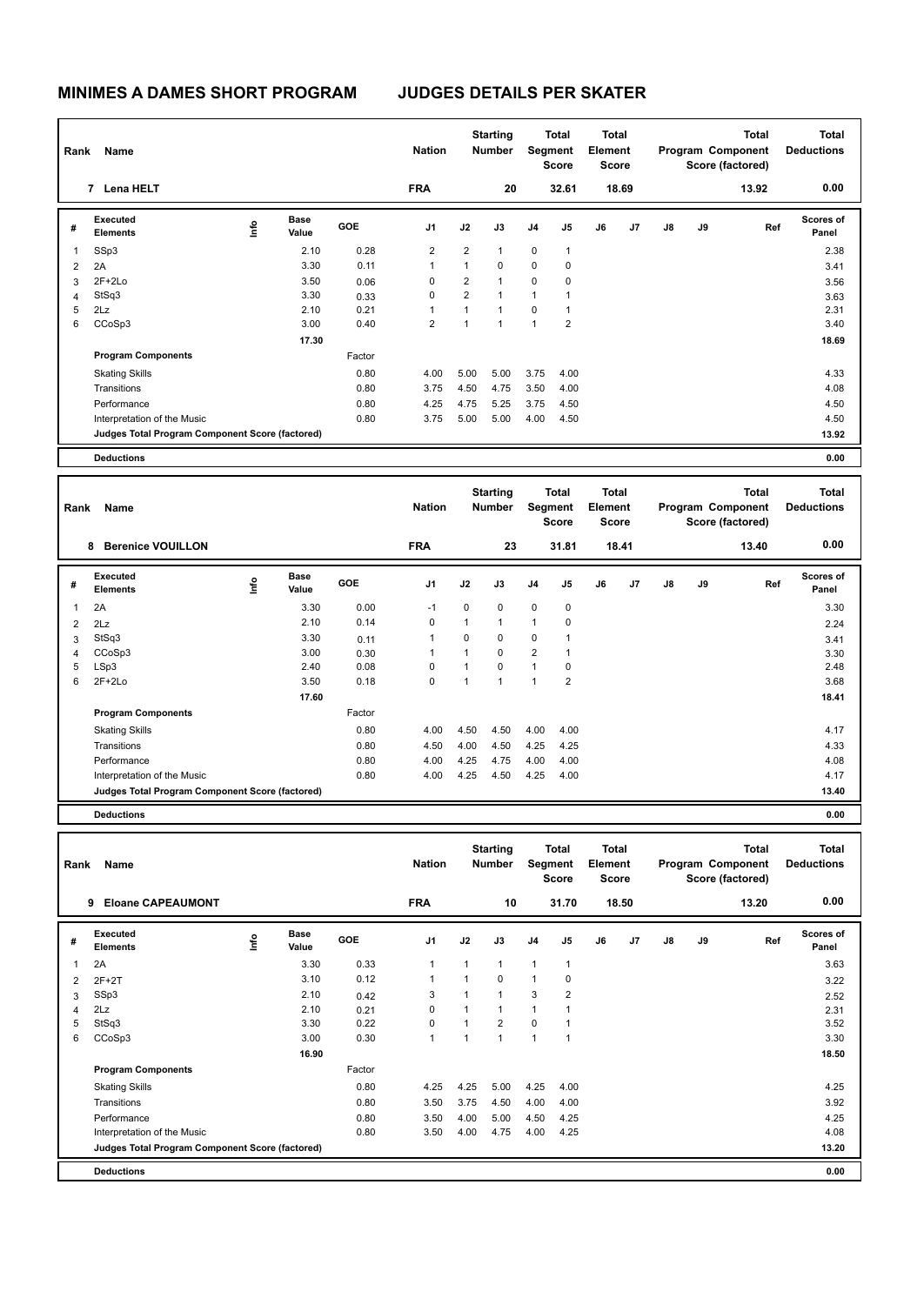| Rank | Name                                            |      | <b>Nation</b>        |            | <b>Starting</b><br>Number |                | <b>Total</b><br>Segment<br><b>Score</b> | <b>Total</b><br>Element<br>Score |                |    |       | <b>Total</b><br>Program Component<br>Score (factored) | Total<br><b>Deductions</b> |       |                    |
|------|-------------------------------------------------|------|----------------------|------------|---------------------------|----------------|-----------------------------------------|----------------------------------|----------------|----|-------|-------------------------------------------------------|----------------------------|-------|--------------------|
|      | Sasha SAJINOVIC<br>10                           |      |                      |            | <b>FRA</b>                |                | 9                                       |                                  | 30.91          |    | 17.45 |                                                       |                            | 13.46 | 0.00               |
| #    | Executed<br><b>Elements</b>                     | lnfo | <b>Base</b><br>Value | <b>GOE</b> | J <sub>1</sub>            | J2             | J3                                      | J <sub>4</sub>                   | J5             | J6 | J7    | J8                                                    | J9                         | Ref   | Scores of<br>Panel |
| 1    | $2Lz+2T$                                        |      | 3.40                 | 0.07       | 0                         | 1              | $\mathbf 0$                             | $\mathbf{1}$                     | 0              |    |       |                                                       |                            |       | 3.47               |
| 2    | 2A                                              |      | 3.30                 | 0.00       | 0                         | $\Omega$       | $\mathbf 0$                             | $\mathbf 0$                      | $\mathbf 0$    |    |       |                                                       |                            |       | 3.30               |
| 3    | SSp3                                            |      | 2.10                 | 0.21       | 1                         | 1              | 1                                       | $\mathbf{1}$                     | 1              |    |       |                                                       |                            |       | 2.31               |
| 4    | StSq2                                           |      | 2.60                 | 0.35       | 2                         | $\mathbf{1}$   |                                         | $\mathbf{1}$                     | $\overline{2}$ |    |       |                                                       |                            |       | 2.95               |
| 5    | 2F                                              |      | 1.80                 | 0.12       | 0                         | 1              | 1                                       | $\mathbf 0$                      | 1              |    |       |                                                       |                            |       | 1.92               |
| 6    | CCoSp3                                          |      | 3.00                 | 0.50       | 2                         | $\overline{2}$ | 1                                       | $\mathbf{1}$                     | $\overline{2}$ |    |       |                                                       |                            |       | 3.50               |
|      |                                                 |      | 16.20                |            |                           |                |                                         |                                  |                |    |       |                                                       |                            |       | 17.45              |
|      | <b>Program Components</b>                       |      |                      | Factor     |                           |                |                                         |                                  |                |    |       |                                                       |                            |       |                    |
|      | <b>Skating Skills</b>                           |      |                      | 0.80       | 4.25                      | 4.25           | 4.50                                    | 3.75                             | 4.25           |    |       |                                                       |                            |       | 4.25               |
|      | Transitions                                     |      |                      | 0.80       | 4.00                      | 4.00           | 4.25                                    | 3.75                             | 3.75           |    |       |                                                       |                            |       | 3.92               |
|      | Performance                                     |      |                      | 0.80       | 4.25                      | 4.25           | 4.50                                    | 4.00                             | 4.50           |    |       |                                                       |                            |       | 4.33               |
|      | Interpretation of the Music                     |      |                      | 0.80       | 4.00                      | 4.50           | 4.50                                    | 4.00                             | 4.50           |    |       |                                                       |                            |       | 4.33               |
|      | Judges Total Program Component Score (factored) |      |                      |            |                           |                |                                         |                                  |                |    |       |                                                       |                            |       | 13.46              |
|      | <b>Deductions</b>                               |      |                      |            |                           |                |                                         |                                  |                |    |       |                                                       |                            |       | 0.00               |

| Rank | Name                                            |      | <b>Nation</b>        |            | <b>Starting</b><br><b>Number</b> | Segment        | <b>Total</b><br><b>Score</b> | <b>Total</b><br>Element<br>Score |                |    |                | <b>Total</b><br>Program Component<br>Score (factored) | <b>Total</b><br><b>Deductions</b> |       |                           |
|------|-------------------------------------------------|------|----------------------|------------|----------------------------------|----------------|------------------------------|----------------------------------|----------------|----|----------------|-------------------------------------------------------|-----------------------------------|-------|---------------------------|
|      | <b>Audrey MONTIEL</b><br>11                     |      |                      |            | <b>FRA</b>                       |                | 8                            |                                  | 29.89          |    | 17.13          |                                                       |                                   | 13.26 | $-0.50$                   |
| #    | Executed<br><b>Elements</b>                     | lnfo | <b>Base</b><br>Value | <b>GOE</b> | J <sub>1</sub>                   | J2             | J3                           | J <sub>4</sub>                   | J5             | J6 | J <sub>7</sub> | J8                                                    | J9                                | Ref   | <b>Scores of</b><br>Panel |
| 1    | 2A                                              |      | 3.30                 | $-1.65$    | $-5$                             | $-5$           | $-5$                         | $-5$                             | $-5$           |    |                |                                                       |                                   |       | 1.65                      |
| 2    | CCoSp3                                          |      | 3.00                 | 0.60       | $\overline{2}$                   | $\overline{2}$ | $\overline{2}$               | $\overline{2}$                   | $\overline{2}$ |    |                |                                                       |                                   |       | 3.60                      |
| 3    | $2F+2Lo$                                        |      | 3.50                 | 0.06       | 0                                | 1              |                              | 0                                | $\mathbf 0$    |    |                |                                                       |                                   |       | 3.56                      |
| 4    | SSp3                                            |      | 2.10                 | 0.35       | 2                                | $\overline{2}$ |                              | $\overline{2}$                   | $\overline{1}$ |    |                |                                                       |                                   |       | 2.45                      |
| 5    | StSq3                                           |      | 3.30                 | 0.33       | 1                                | $\mathbf{1}$   | $\overline{ }$               | $\mathbf{1}$                     | $\overline{2}$ |    |                |                                                       |                                   |       | 3.63                      |
| 6    | 2Lz                                             |      | 2.10                 | 0.14       | 0                                | 1              |                              | $\mathbf{1}$                     | $\mathbf 0$    |    |                |                                                       |                                   |       | 2.24                      |
|      |                                                 |      | 17.30                |            |                                  |                |                              |                                  |                |    |                |                                                       |                                   |       | 17.13                     |
|      | <b>Program Components</b>                       |      |                      | Factor     |                                  |                |                              |                                  |                |    |                |                                                       |                                   |       |                           |
|      | <b>Skating Skills</b>                           |      |                      | 0.80       | 3.25                             | 4.25           | 4.25                         | 4.00                             | 4.00           |    |                |                                                       |                                   |       | 4.08                      |
|      | Transitions                                     |      |                      | 0.80       | 3.50                             | 4.00           | 4.50                         | 4.25                             | 3.75           |    |                |                                                       |                                   |       | 4.00                      |
|      | Performance                                     |      |                      | 0.80       | 4.00                             | 4.00           | 4.75                         | 4.50                             | 4.00           |    |                |                                                       |                                   |       | 4.17                      |
|      | Interpretation of the Music                     |      |                      | 0.80       | 3.75                             | 4.25           | 4.50                         | 4.50                             | 4.25           |    |                |                                                       |                                   |       | 4.33                      |
|      | Judges Total Program Component Score (factored) |      |                      |            |                                  |                |                              |                                  |                |    |                |                                                       |                                   |       | 13.26                     |
|      | <b>Deductions</b>                               |      | Falls:               | $-0.50$    |                                  |                |                              |                                  |                |    |                |                                                       |                                   |       | $-0.50$                   |

| Rank | Name<br>12                                      |         |                      |            | <b>Nation</b> |                | <b>Starting</b><br><b>Number</b> | Segment        | <b>Total</b><br><b>Score</b> | <b>Total</b><br>Element<br><b>Score</b> |       |               |    | <b>Total</b><br>Program Component<br>Score (factored) | <b>Total</b><br><b>Deductions</b> |
|------|-------------------------------------------------|---------|----------------------|------------|---------------|----------------|----------------------------------|----------------|------------------------------|-----------------------------------------|-------|---------------|----|-------------------------------------------------------|-----------------------------------|
|      | <b>Lily-Rose LAGUERRE</b>                       |         |                      |            | <b>FRA</b>    |                | $\overline{7}$                   |                | 29.41                        |                                         | 15.81 |               |    | 13.60                                                 | 0.00                              |
| #    | Executed<br><b>Elements</b>                     | lnfo    | <b>Base</b><br>Value | <b>GOE</b> | J1            | J2             | J3                               | J <sub>4</sub> | J <sub>5</sub>               | J6                                      | J7    | $\mathsf{J}8$ | J9 | Ref                                                   | <b>Scores of</b><br>Panel         |
| 1    | 2A<                                             | $\prec$ | 2.64                 | $-0.53$    | $-2$          | $-2$           | $-2$                             | $-2$           | $-2$                         |                                         |       |               |    |                                                       | 2.11                              |
| 2    | $2F+2T$                                         |         | 3.10                 | 0.18       | 0             | $\overline{2}$ | $\mathbf{1}$                     | $\mathbf{1}$   | $\mathbf{1}$                 |                                         |       |               |    |                                                       | 3.28                              |
| 3    | SSp3                                            |         | 2.10                 | 0.42       | 3             | $\overline{2}$ | $\overline{2}$                   | $\overline{2}$ | $\overline{1}$               |                                         |       |               |    |                                                       | 2.52                              |
| 4    | 2Lo                                             |         | 1.70                 | 0.17       | $\Omega$      | $\overline{2}$ | $\mathbf{1}$                     | $\overline{1}$ | -1                           |                                         |       |               |    |                                                       | 1.87                              |
| 5    | CCoSp3                                          |         | 3.00                 | 0.60       | 3             | $\overline{2}$ | $\mathbf{1}$                     | $\overline{2}$ | $\overline{2}$               |                                         |       |               |    |                                                       | 3.60                              |
| 6    | StSq2                                           |         | 2.60                 | $-0.17$    | $-1$          | $\mathbf 0$    | $-2$                             | $-1$           | 0                            |                                         |       |               |    |                                                       | 2.43                              |
|      |                                                 |         | 15.14                |            |               |                |                                  |                |                              |                                         |       |               |    |                                                       | 15.81                             |
|      | <b>Program Components</b>                       |         |                      | Factor     |               |                |                                  |                |                              |                                         |       |               |    |                                                       |                                   |
|      | <b>Skating Skills</b>                           |         |                      | 0.80       | 4.00          | 4.50           | 4.25                             | 4.50           | 4.00                         |                                         |       |               |    |                                                       | 4.25                              |
|      | Transitions                                     |         |                      | 0.80       | 3.25          | 4.25           | 4.00                             | 4.25           | 4.00                         |                                         |       |               |    |                                                       | 4.08                              |
|      | Performance                                     |         |                      | 0.80       | 3.75          | 4.50           | 4.50                             | 4.50           | 4.25                         |                                         |       |               |    |                                                       | 4.42                              |
|      | Interpretation of the Music                     |         |                      | 0.80       | 4.00          | 4.25           | 4.50                             | 4.25           | 4.25                         |                                         |       |               |    |                                                       | 4.25                              |
|      | Judges Total Program Component Score (factored) |         |                      |            |               |                |                                  |                |                              |                                         |       |               |    |                                                       | 13.60                             |
|      | <b>Deductions</b>                               |         |                      |            |               |                |                                  |                |                              |                                         |       |               |    |                                                       | 0.00                              |

< Under-rotated jump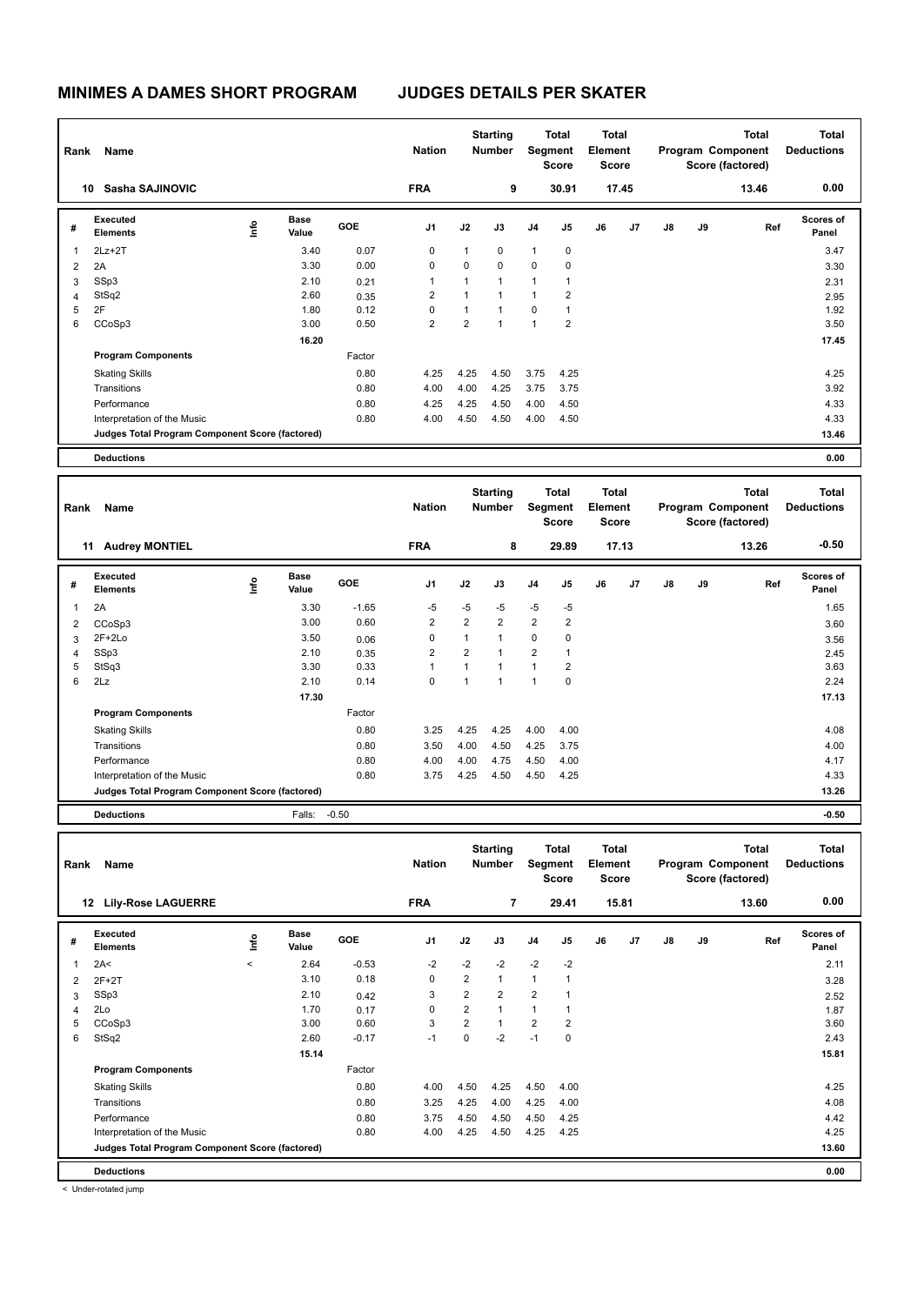| Rank | Name                                            |    |                      |            | <b>Nation</b>  |                | <b>Starting</b><br><b>Number</b> |                | Total<br>Segment<br><b>Score</b> | <b>Total</b><br>Element<br><b>Score</b> |       |    |    | <b>Total</b><br>Program Component<br>Score (factored) | <b>Total</b><br><b>Deductions</b> |
|------|-------------------------------------------------|----|----------------------|------------|----------------|----------------|----------------------------------|----------------|----------------------------------|-----------------------------------------|-------|----|----|-------------------------------------------------------|-----------------------------------|
|      | <b>Lison AGRAPART</b><br>13                     |    |                      |            | <b>FRA</b>     |                | 24                               |                | 29.24                            |                                         | 15.96 |    |    | 13.28                                                 | 0.00                              |
| #    | Executed<br><b>Elements</b>                     | ١m | <b>Base</b><br>Value | <b>GOE</b> | J <sub>1</sub> | J2             | J3                               | J <sub>4</sub> | J5                               | J6                                      | J7    | J8 | J9 | Ref                                                   | <b>Scores of</b><br>Panel         |
| 1    | 2A                                              |    | 3.30                 | $-1.54$    | $-4$           | $-2$           | $-5$                             | $-5$           | $-5$                             |                                         |       |    |    |                                                       | 1.76                              |
| 2    | 2F                                              |    | 1.80                 | 0.18       | 1              | 1              | $\overline{1}$                   | $\mathbf{1}$   | 1                                |                                         |       |    |    |                                                       | 1.98                              |
| 3    | CCoSp3                                          |    | 3.00                 | 0.60       | 2              | $\overline{2}$ |                                  | $\overline{2}$ | $\overline{2}$                   |                                         |       |    |    |                                                       | 3.60                              |
| 4    | StSq2                                           |    | 2.60                 | 0.17       | 0              | 1              | 1                                | 0              | 1                                |                                         |       |    |    |                                                       | 2.77                              |
| 5    | $2Lz+2T$                                        |    | 3.40                 | 0.14       | 1              | $\mathbf{1}$   | 1                                | $\mathbf 0$    | 0                                |                                         |       |    |    |                                                       | 3.54                              |
| 6    | SSp3                                            |    | 2.10                 | 0.21       | 1              | $\overline{1}$ | 1                                | $\mathbf{1}$   | $\mathbf 0$                      |                                         |       |    |    |                                                       | 2.31                              |
|      |                                                 |    | 16.20                |            |                |                |                                  |                |                                  |                                         |       |    |    |                                                       | 15.96                             |
|      | <b>Program Components</b>                       |    |                      | Factor     |                |                |                                  |                |                                  |                                         |       |    |    |                                                       |                                   |
|      | <b>Skating Skills</b>                           |    |                      | 0.80       | 3.75           | 4.50           | 5.00                             | 3.75           | 4.00                             |                                         |       |    |    |                                                       | 4.08                              |
|      | Transitions                                     |    |                      | 0.80       | 4.25           | 4.25           | 4.50                             | 3.75           | 4.00                             |                                         |       |    |    |                                                       | 4.17                              |
|      | Performance                                     |    |                      | 0.80       | 4.00           | 4.25           | 5.25                             | 4.00           | 4.25                             |                                         |       |    |    |                                                       | 4.17                              |
|      | Interpretation of the Music                     |    |                      | 0.80       | 3.75           | 4.50           | 5.00                             | 4.00           | 4.00                             |                                         |       |    |    |                                                       | 4.17                              |
|      | Judges Total Program Component Score (factored) |    |                      |            |                |                |                                  |                |                                  |                                         |       |    |    |                                                       | 13.28                             |
|      | <b>Deductions</b>                               |    |                      |            |                |                |                                  |                |                                  |                                         |       |    |    |                                                       | 0.00                              |

| Rank           | Name<br>14                                      |      |                      |         | <b>Nation</b>  |                | <b>Starting</b><br><b>Number</b> |                | <b>Total</b><br>Segment<br><b>Score</b> | <b>Total</b><br>Element<br><b>Score</b> |                |               |    | <b>Total</b><br>Program Component<br>Score (factored) | <b>Total</b><br><b>Deductions</b> |
|----------------|-------------------------------------------------|------|----------------------|---------|----------------|----------------|----------------------------------|----------------|-----------------------------------------|-----------------------------------------|----------------|---------------|----|-------------------------------------------------------|-----------------------------------|
|                | <b>Chloe SAUVAGE</b>                            |      |                      |         | <b>FRA</b>     |                | 11                               |                | 29.21                                   |                                         | 17.01          |               |    | 12.20                                                 | 0.00                              |
| #              | Executed<br><b>Elements</b>                     | ١nfo | <b>Base</b><br>Value | GOE     | J <sub>1</sub> | J2             | J3                               | J <sub>4</sub> | J5                                      | J6                                      | J <sub>7</sub> | $\mathsf{J}8$ | J9 | Ref                                                   | Scores of<br>Panel                |
| 1              | 2Aq                                             | q    | 3.30                 | $-0.66$ | $-2$           | $-2$           | $-2$                             | $-2$           | $-2$                                    |                                         |                |               |    |                                                       | 2.64                              |
| 2              | CCoSp3                                          |      | 3.00                 | 0.30    | 0              | $\mathbf{1}$   | $\mathbf{1}$                     | $\mathbf{1}$   | $\overline{1}$                          |                                         |                |               |    |                                                       | 3.30                              |
| 3              | 2F                                              |      | 1.80                 | $-0.24$ | $-2$           | $-3$           | $-1$                             | $-1$           | $-1$                                    |                                         |                |               |    |                                                       | 1.56                              |
| $\overline{4}$ | StSq3                                           |      | 3.30                 | 0.22    | $-1$           | 1              | $\mathbf{1}$                     | 0              | $\overline{1}$                          |                                         |                |               |    |                                                       | 3.52                              |
| 5              | $2Lz + 2T$                                      |      | 3.40                 | 0.14    | $\Omega$       | $\mathbf{1}$   | 1                                | $\mathbf{1}$   | $\mathbf 0$                             |                                         |                |               |    |                                                       | 3.54                              |
| 6              | SSp3                                            |      | 2.10                 | 0.35    | 1              | $\overline{2}$ | $\overline{2}$                   | $\overline{2}$ | $\overline{1}$                          |                                         |                |               |    |                                                       | 2.45                              |
|                |                                                 |      | 16.90                |         |                |                |                                  |                |                                         |                                         |                |               |    |                                                       | 17.01                             |
|                | <b>Program Components</b>                       |      |                      | Factor  |                |                |                                  |                |                                         |                                         |                |               |    |                                                       |                                   |
|                | <b>Skating Skills</b>                           |      |                      | 0.80    | 3.75           | 4.00           | 4.50                             | 4.00           | 4.00                                    |                                         |                |               |    |                                                       | 4.00                              |
|                | Transitions                                     |      |                      | 0.80    | 3.00           | 3.75           | 4.00                             | 3.75           | 3.75                                    |                                         |                |               |    |                                                       | 3.75                              |
|                | Performance                                     |      |                      | 0.80    | 3.00           | 3.50           | 4.25                             | 4.00           | 3.75                                    |                                         |                |               |    |                                                       | 3.75                              |
|                | Interpretation of the Music                     |      |                      | 0.80    | 3.25           | 4.00           | 4.50                             | 3.75           | 3.50                                    |                                         |                |               |    |                                                       | 3.75                              |
|                | Judges Total Program Component Score (factored) |      |                      |         |                |                |                                  |                |                                         |                                         |                |               |    |                                                       | 12.20                             |
|                | <b>Deductions</b>                               |      |                      |         |                |                |                                  |                |                                         |                                         |                |               |    |                                                       | 0.00                              |

q Jump landed on the quarter

| Rank | Name                                            |         |                      |            | <b>Nation</b>  |             | <b>Starting</b><br><b>Number</b> | Segment        | Total<br><b>Score</b> | <b>Total</b><br>Element<br><b>Score</b> |                |    |    | <b>Total</b><br>Program Component<br>Score (factored) | <b>Total</b><br><b>Deductions</b> |
|------|-------------------------------------------------|---------|----------------------|------------|----------------|-------------|----------------------------------|----------------|-----------------------|-----------------------------------------|----------------|----|----|-------------------------------------------------------|-----------------------------------|
| 15   | Yasmeen YAJJOU                                  |         |                      |            | <b>FRA</b>     |             | 14                               |                | 29.20                 |                                         | 16.40          |    |    | 12.80                                                 | 0.00                              |
| #    | Executed<br><b>Elements</b>                     | lnfo    | <b>Base</b><br>Value | <b>GOE</b> | J <sub>1</sub> | J2          | J3                               | J <sub>4</sub> | J <sub>5</sub>        | J6                                      | J <sub>7</sub> | J8 | J9 | Ref                                                   | <b>Scores of</b><br>Panel         |
|      | StSq3                                           |         | 3.30                 | $-0.11$    | $-1$           | $\mathbf 0$ | 0                                | $-1$           | $\mathbf 0$           |                                         |                |    |    |                                                       | 3.19                              |
| 2    | 2A<                                             | $\,<\,$ | 2.64                 | $-0.62$    | -3             | $-2$        | $-2$                             | $-3$           | $-2$                  |                                         |                |    |    |                                                       | 2.02                              |
| 3    | $2F+2Log$                                       | q       | 3.50                 | $-0.36$    | $-2$           | $-2$        | $-2$                             | $-2$           | $-2$                  |                                         |                |    |    |                                                       | 3.14                              |
| 4    | CCoSp3                                          |         | 3.00                 | 0.50       | 3              |             | $\mathbf{1}$                     | $\overline{2}$ | $\overline{2}$        |                                         |                |    |    |                                                       | 3.50                              |
| 5    | 2Lz                                             |         | 2.10                 | 0.14       | $\overline{1}$ |             | $\mathbf{1}$                     | 0              | 0                     |                                         |                |    |    |                                                       | 2.24                              |
| 6    | SSp3                                            |         | 2.10                 | 0.21       | $\overline{2}$ |             | $\mathbf{1}$                     | $\mathbf{1}$   | $\overline{1}$        |                                         |                |    |    |                                                       | 2.31                              |
|      |                                                 |         | 16.64                |            |                |             |                                  |                |                       |                                         |                |    |    |                                                       | 16.40                             |
|      | <b>Program Components</b>                       |         |                      | Factor     |                |             |                                  |                |                       |                                         |                |    |    |                                                       |                                   |
|      | <b>Skating Skills</b>                           |         |                      | 0.80       | 4.00           | 4.00        | 4.75                             | 4.00           | 4.25                  |                                         |                |    |    |                                                       | 4.08                              |
|      | Transitions                                     |         |                      | 0.80       | 3.75           | 3.50        | 4.50                             | 3.75           | 4.25                  |                                         |                |    |    |                                                       | 3.92                              |
|      | Performance                                     |         |                      | 0.80       | 4.25           | 4.00        | 4.75                             | 3.75           | 4.00                  |                                         |                |    |    |                                                       | 4.08                              |
|      | Interpretation of the Music                     |         |                      | 0.80       | 4.00           | 3.75        | 4.50                             | 3.75           | 4.00                  |                                         |                |    |    |                                                       | 3.92                              |
|      | Judges Total Program Component Score (factored) |         |                      |            |                |             |                                  |                |                       |                                         |                |    |    |                                                       | 12.80                             |
|      | <b>Deductions</b>                               |         |                      |            |                |             |                                  |                |                       |                                         |                |    |    |                                                       | 0.00                              |

< Under-rotated jump q Jump landed on the quarter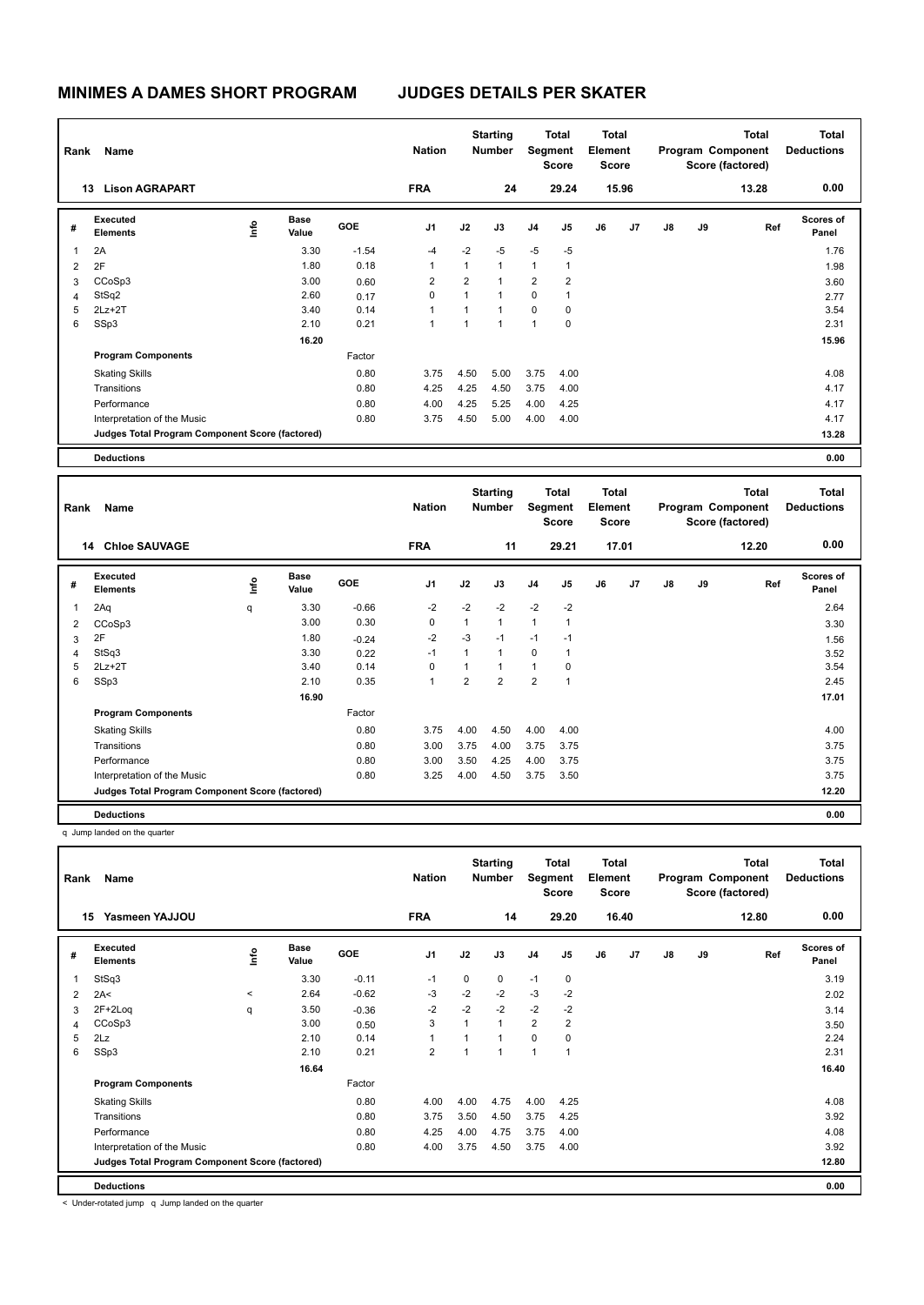| Rank | Name<br>16                                      |      |                      |            | <b>Nation</b>  |              | <b>Starting</b><br><b>Number</b> | Segment        | <b>Total</b><br><b>Score</b> | <b>Total</b><br>Element<br><b>Score</b> |       |               |    | <b>Total</b><br>Program Component<br>Score (factored) | <b>Total</b><br><b>Deductions</b> |
|------|-------------------------------------------------|------|----------------------|------------|----------------|--------------|----------------------------------|----------------|------------------------------|-----------------------------------------|-------|---------------|----|-------------------------------------------------------|-----------------------------------|
|      | <b>Elisabet POLIKANOVAS</b>                     |      |                      |            | <b>FRA</b>     |              | 13                               |                | 28.40                        |                                         | 15.50 |               |    | 13.40                                                 | $-0.50$                           |
| #    | Executed<br><b>Elements</b>                     | lnfo | <b>Base</b><br>Value | <b>GOE</b> | J <sub>1</sub> | J2           | J3                               | J <sub>4</sub> | J <sub>5</sub>               | J6                                      | J7    | $\mathsf{J}8$ | J9 | Ref                                                   | Scores of<br>Panel                |
| 1    | 2A                                              |      | 3.30                 | $-1.65$    | $-5$           | $-5$         | $-5$                             | $-5$           | $-5$                         |                                         |       |               |    |                                                       | 1.65                              |
| 2    | $2Lz+2T$                                        |      | 3.40                 | 0.21       | $\mathbf{1}$   | $\mathbf{1}$ | $\mathbf{1}$                     | $\mathbf 0$    | 1                            |                                         |       |               |    |                                                       | 3.61                              |
| 3    | CCoSp3                                          |      | 3.00                 | 0.30       | 1              |              | $\mathbf 1$                      |                | 1                            |                                         |       |               |    |                                                       | 3.30                              |
| 4    | StSq2                                           |      | 2.60                 | 0.17       | $\Omega$       | 1            | $\mathbf 1$                      | 1              | 0                            |                                         |       |               |    |                                                       | 2.77                              |
| 5    | 2F                                              |      | 1.80                 | 0.06       | 0              |              | $\overline{1}$                   | $\Omega$       | 0                            |                                         |       |               |    |                                                       | 1.86                              |
| 6    | SSp3                                            |      | 2.10                 | 0.21       | $\mathbf{1}$   |              | $\overline{4}$                   | 2              | 0                            |                                         |       |               |    |                                                       | 2.31                              |
|      |                                                 |      | 16.20                |            |                |              |                                  |                |                              |                                         |       |               |    |                                                       | 15.50                             |
|      | <b>Program Components</b>                       |      |                      | Factor     |                |              |                                  |                |                              |                                         |       |               |    |                                                       |                                   |
|      | <b>Skating Skills</b>                           |      |                      | 0.80       | 3.75           | 4.50         | 5.00                             | 4.00           | 4.00                         |                                         |       |               |    |                                                       | 4.17                              |
|      | Transitions                                     |      |                      | 0.80       | 3.50           | 4.25         | 4.50                             | 4.00           | 4.00                         |                                         |       |               |    |                                                       | 4.08                              |
|      | Performance                                     |      |                      | 0.80       | 3.75           | 4.25         | 5.00                             | 4.25           | 4.00                         |                                         |       |               |    |                                                       | 4.17                              |
|      | Interpretation of the Music                     |      |                      | 0.80       | 3.75           | 4.50         | 5.00                             | 4.50           | 4.00                         |                                         |       |               |    |                                                       | 4.33                              |
|      | Judges Total Program Component Score (factored) |      |                      |            |                |              |                                  |                |                              |                                         |       |               |    |                                                       | 13.40                             |
|      | <b>Deductions</b>                               |      | Falls:               | $-0.50$    |                |              |                                  |                |                              |                                         |       |               |    |                                                       | $-0.50$                           |

| Rank | Name                                            |         |                      |         | <b>Nation</b>  |      | <b>Starting</b><br><b>Number</b> |                | Total<br>Segment<br><b>Score</b> | <b>Total</b><br>Element<br>Score |       |    |    | <b>Total</b><br>Program Component<br>Score (factored) | <b>Total</b><br><b>Deductions</b> |
|------|-------------------------------------------------|---------|----------------------|---------|----------------|------|----------------------------------|----------------|----------------------------------|----------------------------------|-------|----|----|-------------------------------------------------------|-----------------------------------|
|      | <b>Yana PECHENIK</b><br>17                      |         |                      |         | <b>FRA</b>     |      | 6                                |                | 27.80                            |                                  | 16.66 |    |    | 11.14                                                 | 0.00                              |
| #    | Executed<br><b>Elements</b>                     | ١nfo    | <b>Base</b><br>Value | GOE     | J <sub>1</sub> | J2   | J3                               | J <sub>4</sub> | J5                               | J6                               | J7    | J8 | J9 | Ref                                                   | <b>Scores of</b><br>Panel         |
| 1    | 2A                                              |         | 3.30                 | $-0.33$ | $-2$           | $-1$ | $-1$                             | $-1$           | $-1$                             |                                  |       |    |    |                                                       | 2.97                              |
| 2    | $2Lz+2Lo<$                                      | $\prec$ | 3.46                 | $-0.49$ | $-3$           | $-3$ | $-2$                             | $-2$           | $-2$                             |                                  |       |    |    |                                                       | 2.97                              |
| 3    | SSp3                                            |         | 2.10                 | 0.00    | 0              | 0    | 0                                | $\mathbf{1}$   | 0                                |                                  |       |    |    |                                                       | 2.10                              |
| 4    | StSq3                                           |         | 3.30                 | 0.22    | 0              | 1    | $\mathbf{1}$                     | 0              | 1                                |                                  |       |    |    |                                                       | 3.52                              |
| 5    | CCoSp3                                          |         | 3.00                 | 0.30    |                | 1    | 1                                | $\mathbf{1}$   | 1                                |                                  |       |    |    |                                                       | 3.30                              |
| 6    | 2F                                              |         | 1.80                 | 0.00    | 0              | 0    | 1                                | $\mathbf 0$    | 0                                |                                  |       |    |    |                                                       | 1.80                              |
|      |                                                 |         | 16.96                |         |                |      |                                  |                |                                  |                                  |       |    |    |                                                       | 16.66                             |
|      | <b>Program Components</b>                       |         |                      | Factor  |                |      |                                  |                |                                  |                                  |       |    |    |                                                       |                                   |
|      | <b>Skating Skills</b>                           |         |                      | 0.80    | 3.00           | 3.50 | 3.75                             | 3.75           | 3.75                             |                                  |       |    |    |                                                       | 3.67                              |
|      | Transitions                                     |         |                      | 0.80    | 2.75           | 3.00 | 3.50                             | 3.25           | 3.50                             |                                  |       |    |    |                                                       | 3.25                              |
|      | Performance                                     |         |                      | 0.80    | 2.75           | 3.25 | 3.75                             | 3.50           | 3.75                             |                                  |       |    |    |                                                       | 3.50                              |
|      | Interpretation of the Music                     |         |                      | 0.80    | 3.00           | 3.00 | 4.00                             | 3.50           | 4.00                             |                                  |       |    |    |                                                       | 3.50                              |
|      | Judges Total Program Component Score (factored) |         |                      |         |                |      |                                  |                |                                  |                                  |       |    |    |                                                       | 11.14                             |
|      | <b>Deductions</b>                               |         |                      |         |                |      |                                  |                |                                  |                                  |       |    |    |                                                       | 0.00                              |

< Under-rotated jump

| Rank | Name                                            |      |                      |            | <b>Nation</b>  |          | <b>Starting</b><br><b>Number</b> | Segment        | <b>Total</b><br><b>Score</b> | <b>Total</b><br>Element<br><b>Score</b> |       |    |    | <b>Total</b><br>Program Component<br>Score (factored) | <b>Total</b><br><b>Deductions</b> |
|------|-------------------------------------------------|------|----------------------|------------|----------------|----------|----------------------------------|----------------|------------------------------|-----------------------------------------|-------|----|----|-------------------------------------------------------|-----------------------------------|
|      | <b>Sarah RAKOTOZAFY</b><br>18                   |      |                      |            | <b>FRA</b>     |          | 21                               |                | 27.74                        |                                         | 15.56 |    |    | 12.68                                                 | $-0.50$                           |
| #    | Executed<br><b>Elements</b>                     | ١mfo | <b>Base</b><br>Value | <b>GOE</b> | J <sub>1</sub> | J2       | J3                               | J <sub>4</sub> | J <sub>5</sub>               | J6                                      | J7    | J8 | J9 | Ref                                                   | <b>Scores of</b><br>Panel         |
| 1    | 2A                                              |      | 3.30                 | $-1.65$    | $-5$           | $-5$     | $-5$                             | $-5$           | $-5$                         |                                         |       |    |    |                                                       | 1.65                              |
| 2    | SSp3                                            |      | 2.10                 | 0.21       | $\overline{1}$ | 1        | 1                                | $\mathbf{1}$   | 0                            |                                         |       |    |    |                                                       | 2.31                              |
| 3    | $2F+2T$                                         |      | 3.10                 | 0.00       | $\mathbf 0$    |          | $\Omega$                         | 0              | 0                            |                                         |       |    |    |                                                       | 3.10                              |
| 4    | CCoSp3                                          |      | 3.00                 | 0.10       | $-1$           | 1        | 0                                | $\mathbf 0$    |                              |                                         |       |    |    |                                                       | 3.10                              |
| 5    | StSq3                                           |      | 3.30                 | 0.00       | 0              | $\Omega$ | $\Omega$                         | $\mathbf 0$    |                              |                                         |       |    |    |                                                       | 3.30                              |
| 6    | 2Lz                                             |      | 2.10                 | 0.00       | 0              | 0        | 0                                | $\pmb{0}$      | 0                            |                                         |       |    |    |                                                       | 2.10                              |
|      |                                                 |      | 16.90                |            |                |          |                                  |                |                              |                                         |       |    |    |                                                       | 15.56                             |
|      | <b>Program Components</b>                       |      |                      | Factor     |                |          |                                  |                |                              |                                         |       |    |    |                                                       |                                   |
|      | <b>Skating Skills</b>                           |      |                      | 0.80       | 3.50           | 4.25     | 4.50                             | 3.75           | 4.00                         |                                         |       |    |    |                                                       | 4.00                              |
|      | Transitions                                     |      |                      | 0.80       | 3.50           | 4.00     | 4.75                             | 3.50           | 3.75                         |                                         |       |    |    |                                                       | 3.75                              |
|      | Performance                                     |      |                      | 0.80       | 4.25           | 4.25     | 4.50                             | 3.75           | 4.00                         |                                         |       |    |    |                                                       | 4.17                              |
|      | Interpretation of the Music                     |      |                      | 0.80       | 3.50           | 4.25     | 4.50                             | 3.50           | 4.00                         |                                         |       |    |    |                                                       | 3.92                              |
|      | Judges Total Program Component Score (factored) |      |                      |            |                |          |                                  |                |                              |                                         |       |    |    |                                                       | 12.68                             |
|      | <b>Deductions</b>                               |      | Falls:               | $-0.50$    |                |          |                                  |                |                              |                                         |       |    |    |                                                       | $-0.50$                           |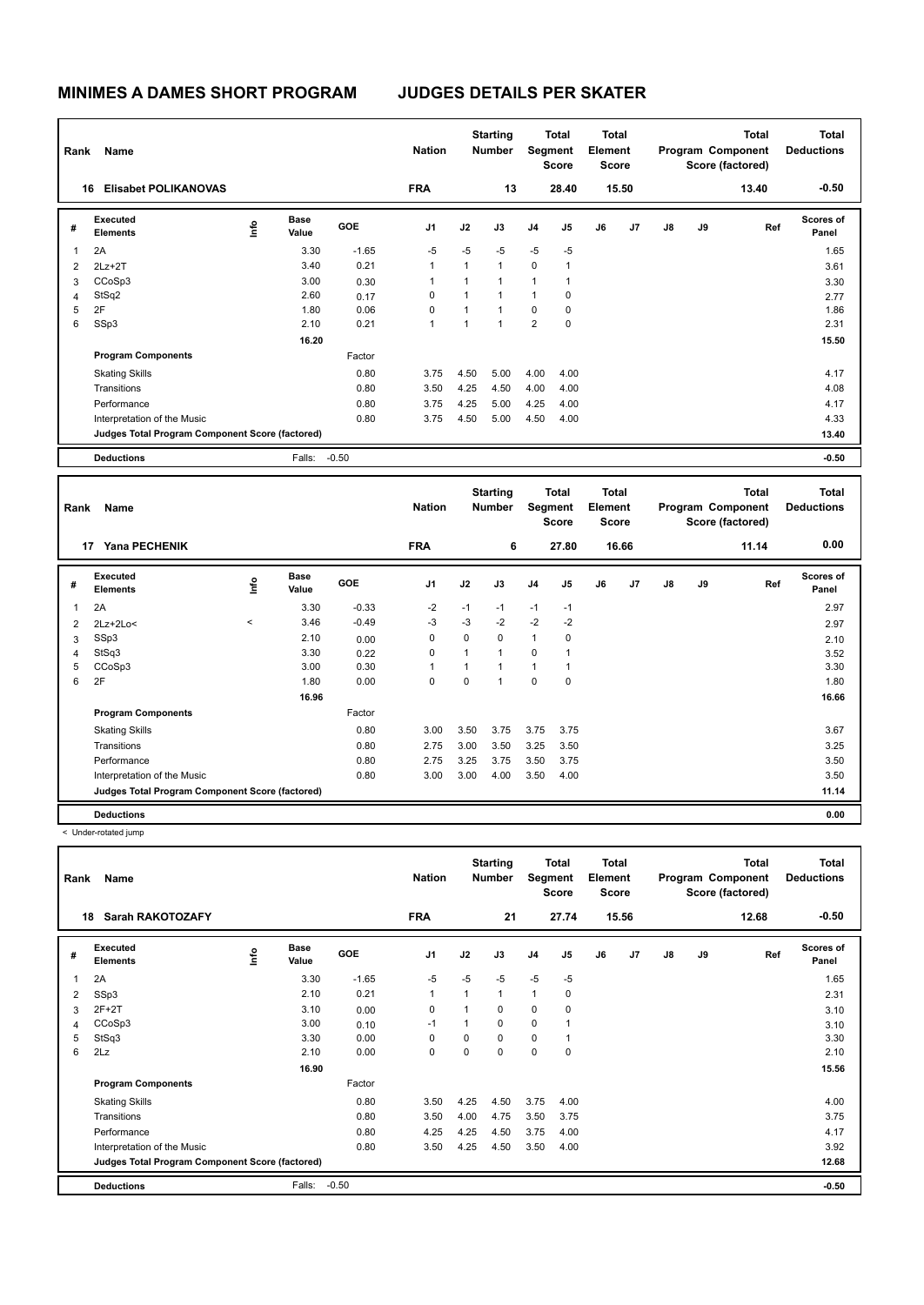| Rank | Name<br><b>Clara LEMAIRE</b><br>19              |         |                      |            | <b>Nation</b>  |                | <b>Starting</b><br><b>Number</b> | Segment        | <b>Total</b><br><b>Score</b> | <b>Total</b><br>Element<br>Score |                |    |    | <b>Total</b><br>Program Component<br>Score (factored) | <b>Total</b><br><b>Deductions</b> |
|------|-------------------------------------------------|---------|----------------------|------------|----------------|----------------|----------------------------------|----------------|------------------------------|----------------------------------|----------------|----|----|-------------------------------------------------------|-----------------------------------|
|      |                                                 |         |                      |            | <b>FRA</b>     |                | 3                                |                | 26.34                        |                                  | 15.96 B        |    |    | 11.38                                                 | $-1.00$                           |
| #    | <b>Executed</b><br><b>Elements</b>              | ١mfo    | <b>Base</b><br>Value | <b>GOE</b> | J <sub>1</sub> | J2             | J3                               | J <sub>4</sub> | J <sub>5</sub>               | J6                               | J <sub>7</sub> | J8 | J9 | Ref                                                   | <b>Scores of</b><br>Panel         |
| 1    | 3Sq                                             | q       | 4.30                 | $-2.15$    | $-5$           | $-5$           | -5                               | $-5$           | $-5$                         |                                  |                |    |    |                                                       | 2.15                              |
| 2    | LSp2                                            |         | 1.90                 | 0.19       | $\overline{2}$ | $\mathbf{1}$   | $\mathbf{1}$                     | 1              | 0                            |                                  |                |    |    |                                                       | 2.09                              |
| 3    | 2A<                                             | $\,<\,$ | 2.64                 | $-1.32$    | $-5$           | $-5$           | -5                               | $-5$           | $-5$                         |                                  |                |    |    |                                                       | 1.32                              |
| 4    | StSq2                                           |         | 2.60                 | 0.09       | $-1$           | $\Omega$       | $\Omega$                         | 1              | 1                            |                                  |                |    |    |                                                       | 2.69                              |
| 5    | $2Lz+2T$                                        |         | 3.40                 | 0.21       |                | $\overline{1}$ | $\mathbf{1}$                     | $\Omega$       | 1                            |                                  |                |    |    |                                                       | 3.61                              |
| 6    | CCoSp3                                          |         | 3.00                 | 0.10       | $-2$           | 1              | $\mathbf 0$                      | $\overline{ }$ | $\mathbf 0$                  |                                  |                |    |    |                                                       | 3.10                              |
|      |                                                 |         | 17.84                |            |                |                |                                  |                |                              |                                  |                |    |    |                                                       | 15.96                             |
|      | <b>Program Components</b>                       |         |                      | Factor     |                |                |                                  |                |                              |                                  |                |    |    |                                                       |                                   |
|      | <b>Skating Skills</b>                           |         |                      | 0.80       | 3.25           | 4.00           | 3.50                             | 4.00           | 3.75                         |                                  |                |    |    |                                                       | 3.75                              |
|      | Transitions                                     |         |                      | 0.80       | 2.75           | 3.50           | 3.25                             | 3.50           | 3.25                         |                                  |                |    |    |                                                       | 3.33                              |
|      | Performance                                     |         |                      | 0.80       | 2.75           | 3.75           | 3.75                             | 3.75           | 3.25                         |                                  |                |    |    |                                                       | 3.58                              |
|      | Interpretation of the Music                     |         |                      | 0.80       | 3.50           | 3.50           | 3.50                             | 4.00           | 3.75                         |                                  |                |    |    |                                                       | 3.58                              |
|      | Judges Total Program Component Score (factored) |         |                      |            |                |                |                                  |                |                              |                                  |                |    |    |                                                       | 11.38                             |
|      | <b>Deductions</b>                               |         | Falls:               | $-1.00$    |                |                |                                  |                |                              |                                  |                |    |    |                                                       | $-1.00$                           |

< Under-rotated jump q Jump landed on the quarter

| Rank           | Name                                            |         |                           |            | <b>Nation</b>  |                | <b>Starting</b><br><b>Number</b> | Segment        | Total<br><b>Score</b> | <b>Total</b><br>Element<br>Score |       |               |    | <b>Total</b><br>Program Component<br>Score (factored) | <b>Total</b><br><b>Deductions</b> |
|----------------|-------------------------------------------------|---------|---------------------------|------------|----------------|----------------|----------------------------------|----------------|-----------------------|----------------------------------|-------|---------------|----|-------------------------------------------------------|-----------------------------------|
| 20             | <b>Kirsten GHEBBARI</b>                         |         |                           |            | <b>FRA</b>     |                | 4                                |                | 25.18                 |                                  | 14.52 |               |    | 12.66                                                 | $-2.00$                           |
| #              | Executed<br><b>Elements</b>                     | ١nf٥    | <b>Base</b><br>Value      | <b>GOE</b> | J <sub>1</sub> | J2             | J3                               | J <sub>4</sub> | J <sub>5</sub>        | J6                               | J7    | $\mathsf{J}8$ | J9 | Ref                                                   | <b>Scores of</b><br>Panel         |
| $\overline{1}$ | $A^*$                                           | $\star$ | 0.00                      | 0.00       |                |                |                                  |                |                       |                                  |       |               |    |                                                       | 0.00                              |
| 2              | $2F+2Lo$                                        |         | 3.50                      | 0.18       | 1              | $\overline{2}$ | $\mathbf{1}$                     | 1              | 1                     |                                  |       |               |    |                                                       | 3.68                              |
| 3              | SSp3                                            |         | 2.10                      | 0.42       | $\overline{2}$ | $\overline{2}$ | $\mathbf{1}$                     | $\overline{2}$ | $\overline{2}$        |                                  |       |               |    |                                                       | 2.52                              |
| $\overline{4}$ | StSq2                                           |         | 2.60                      | 0.35       | $\overline{2}$ | $\overline{1}$ | $\overline{1}$                   | $\Omega$       | $\overline{2}$        |                                  |       |               |    |                                                       | 2.95                              |
| 5              | 2Lz                                             |         | 2.10                      | 0.07       | 0              |                | $\overline{1}$                   | 0              | 0                     |                                  |       |               |    |                                                       | 2.17                              |
| 6              | CCoSp3                                          |         | 3.00                      | 0.20       | 1              | 1              | $\mathbf 0$                      | $\overline{2}$ | $\mathbf 0$           |                                  |       |               |    |                                                       | 3.20                              |
|                |                                                 |         | 13.30                     |            |                |                |                                  |                |                       |                                  |       |               |    |                                                       | 14.52                             |
|                | <b>Program Components</b>                       |         |                           | Factor     |                |                |                                  |                |                       |                                  |       |               |    |                                                       |                                   |
|                | <b>Skating Skills</b>                           |         |                           | 0.80       | 3.75           | 4.25           | 4.25                             | 4.00           | 4.25                  |                                  |       |               |    |                                                       | 4.17                              |
|                | Transitions                                     |         |                           | 0.80       | 3.50           | 3.75           | 3.75                             | 3.75           | 4.00                  |                                  |       |               |    |                                                       | 3.75                              |
|                | Performance                                     |         |                           | 0.80       | 3.50           | 4.00           | 4.25                             | 4.25           | 4.00                  |                                  |       |               |    |                                                       | 4.08                              |
|                | Interpretation of the Music                     |         |                           | 0.80       | 3.75           | 4.00           | 4.00                             | 3.75           | 3.75                  |                                  |       |               |    |                                                       | 3.83                              |
|                | Judges Total Program Component Score (factored) |         |                           |            |                |                |                                  |                |                       |                                  |       |               |    |                                                       | 12.66                             |
|                | <b>Deductions</b>                               |         | Illegal element/movement: | $-2.00$    |                |                |                                  |                |                       |                                  |       |               |    |                                                       | $-2.00$                           |

\* Invalid element

| Rank | Name<br><b>Louane WOLFF</b><br>21               |                 |                      |         |                |          | <b>Starting</b><br>Number | Segment        | <b>Total</b><br><b>Score</b> | <b>Total</b><br>Element<br><b>Score</b> |       |    |    | <b>Total</b><br>Program Component<br>Score (factored) | Total<br><b>Deductions</b> |
|------|-------------------------------------------------|-----------------|----------------------|---------|----------------|----------|---------------------------|----------------|------------------------------|-----------------------------------------|-------|----|----|-------------------------------------------------------|----------------------------|
|      |                                                 |                 |                      |         | <b>FRA</b>     |          | 22                        |                | 24.54                        |                                         | 14.16 |    |    | 12.38                                                 | $-2.00$                    |
| #    | <b>Executed</b><br><b>Elements</b>              | ١nfo            | <b>Base</b><br>Value | GOE     | J <sub>1</sub> | J2       | J3                        | J <sub>4</sub> | J5                           | J6                                      | J7    | J8 | J9 | Ref                                                   | Scores of<br>Panel         |
| 1    | $2F+2T$                                         |                 | 3.10                 | 0.18    | 0              | 1        | 1                         | $\mathbf{1}$   | 1                            |                                         |       |    |    |                                                       | 3.28                       |
| 2    | 2A<                                             | $\,<\,$         | 2.64                 | $-1.32$ | $-5$           | $-5$     | $-5$                      | $-5$           | $-5$                         |                                         |       |    |    |                                                       | 1.32                       |
| 3    | SSp3                                            |                 | 2.10                 | 0.21    | $\mathbf{1}$   | 1        | 1                         | $\mathbf{1}$   |                              |                                         |       |    |    |                                                       | 2.31                       |
| 4    | StSq2                                           |                 | 2.60                 | 0.09    | -1             | $\Omega$ | 1                         | 0              |                              |                                         |       |    |    |                                                       | 2.69                       |
| 5    | 2Lz                                             |                 | 2.10                 | 0.21    | 0              |          | 1                         | $\overline{1}$ |                              |                                         |       |    |    |                                                       | 2.31                       |
| 6    | CCoSp3V                                         |                 | 2.25                 | 0.00    | $\mathbf{1}$   | 1        | 0                         | $-1$           | $-1$                         |                                         |       |    |    |                                                       | 2.25                       |
|      |                                                 |                 | 14.79                |         |                |          |                           |                |                              |                                         |       |    |    |                                                       | 14.16                      |
|      | <b>Program Components</b>                       |                 |                      | Factor  |                |          |                           |                |                              |                                         |       |    |    |                                                       |                            |
|      | <b>Skating Skills</b>                           |                 |                      | 0.80    | 3.75           | 4.25     | 4.75                      | 3.50           | 4.00                         |                                         |       |    |    |                                                       | 4.00                       |
|      | Transitions                                     |                 |                      | 0.80    | 3.75           | 3.75     | 4.25                      | 3.75           | 4.00                         |                                         |       |    |    |                                                       | 3.83                       |
|      | Performance                                     |                 |                      | 0.80    | 3.75           | 4.00     | 4.50                      | 3.50           | 3.75                         |                                         |       |    |    |                                                       | 3.83                       |
|      | Interpretation of the Music                     |                 |                      | 0.80    | 3.50           | 4.00     | 4.50                      | 3.50           | 4.00                         |                                         |       |    |    |                                                       | 3.83                       |
|      | Judges Total Program Component Score (factored) |                 |                      |         |                |          |                           |                |                              |                                         |       |    |    |                                                       | 12.38                      |
|      | <b>Deductions</b>                               | Time violation: | $-1.00$              |         |                | Falls:   |                           | $-1.00$        |                              |                                         |       |    |    | $-2.00$                                               |                            |
|      | .                                               |                 |                      |         |                |          |                           |                |                              |                                         |       |    |    |                                                       |                            |

< Under-rotated jump